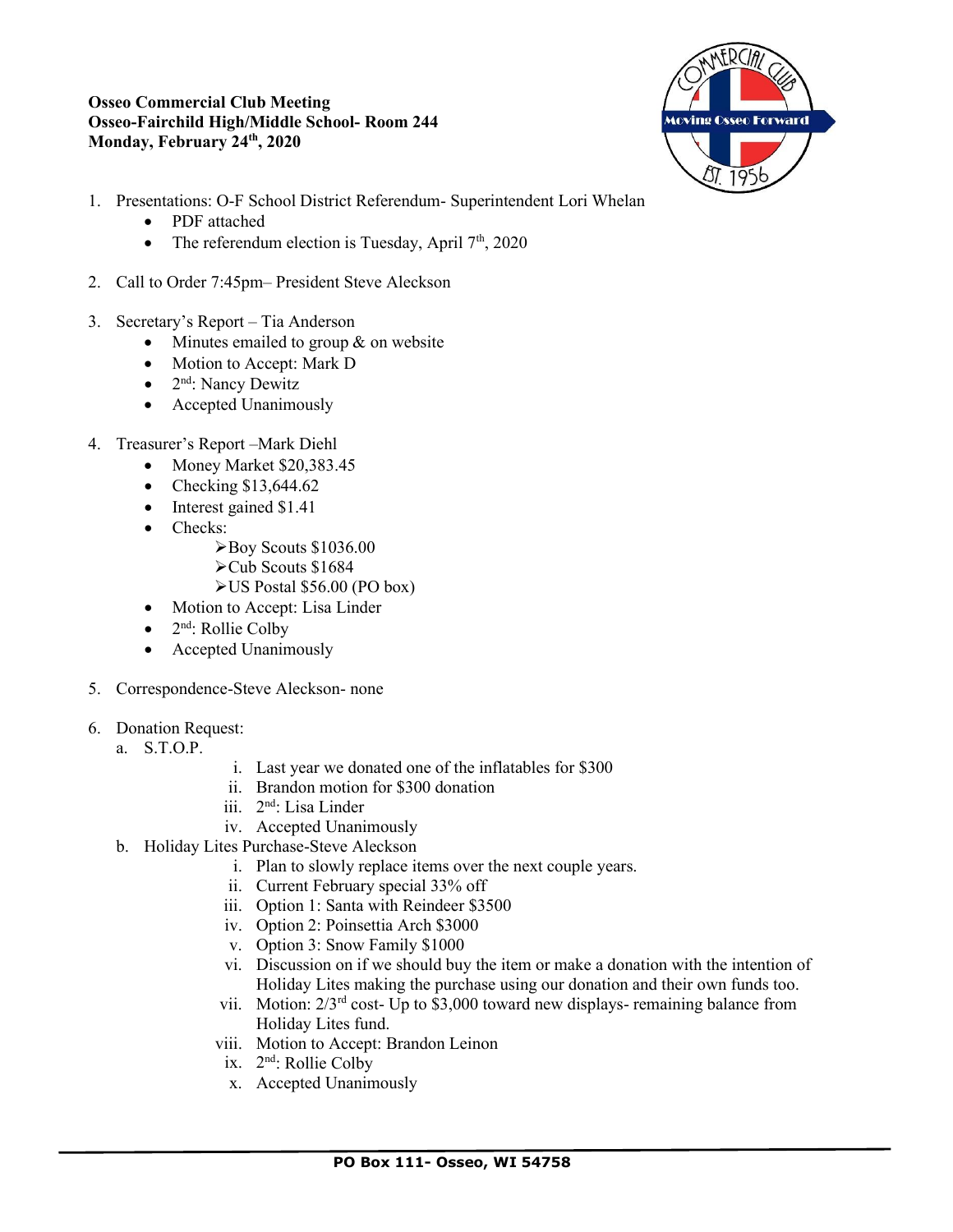- 7. Old Business:
	- a. Pines-Not completed yet.
		- Forrester, Dave, might come to March meeting to discuss
	- b. Spring Event
		- Having a meeting tonight to discuss details.
		- Hoping to have an event sometime in March with community members and business to create a conversation about the Commercial Club.
	- c. City of Osseo Website
		- Commercial club wasn't listed under "organizations".
		- Steve stopped in and inquired for us to be added.
		- Want to get our monthly meetings added to the city's calendar too
	- d. Committee updates
		- i. Memberships
			- 1. Spring event will be our kick off event
		- ii. Marketing
			- 1. Tied in with membership waiting for Spring event
- 8. New Business:
	- a. Multipurpose Trail meeting: April 2<sup>nd</sup>, 11:30 at Fire Station. RSVP for lunch
	- b. Membership: Discussion on what we can add to meetings to attract businesses to join.
- 9. Next meeting:
	- ➢ Monday, March 23rd 2020, 6:30 p.m
	- ➢ Location TBD
- 10. Adjourn

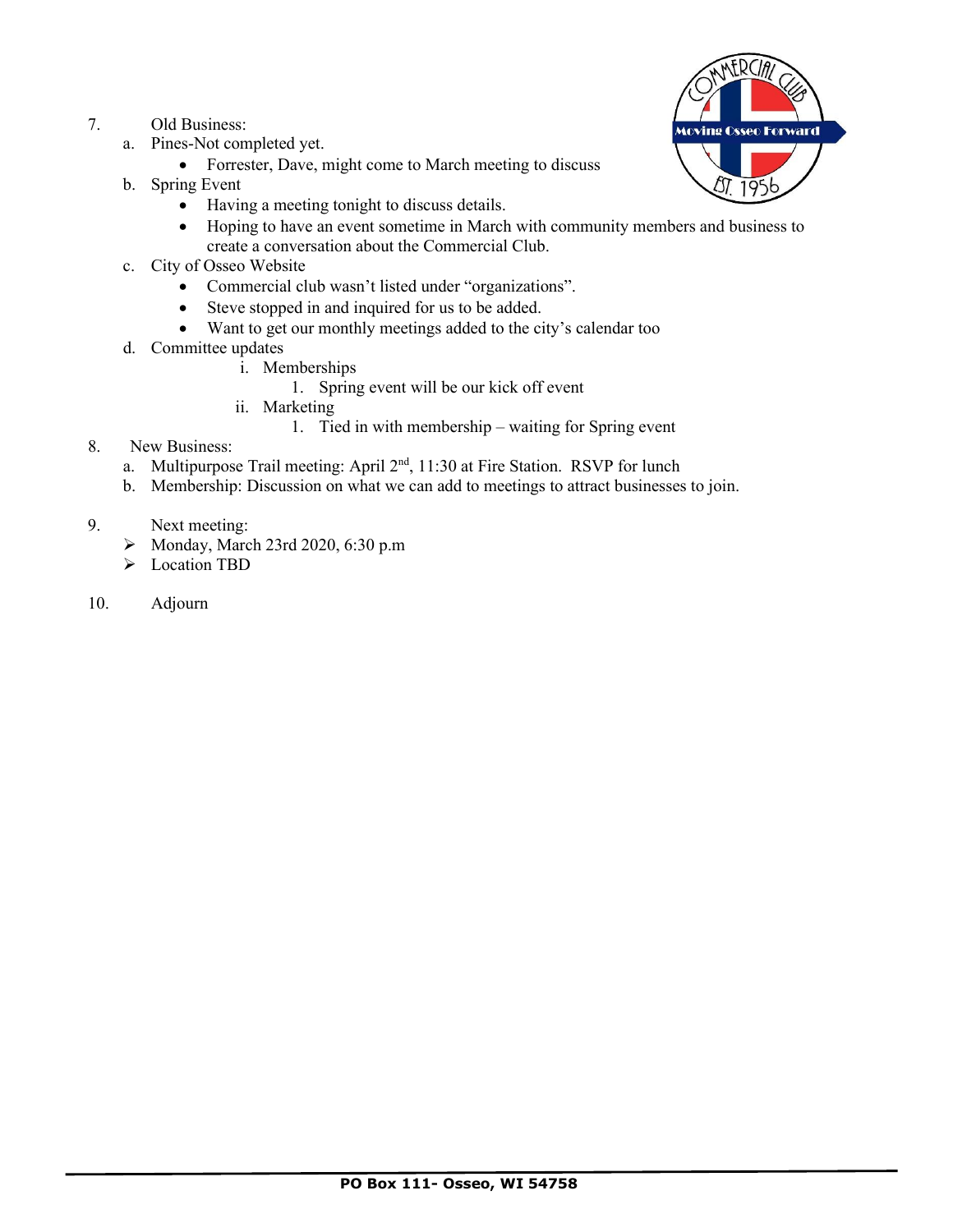

### WHY IS THIS REFERENDUM NEEDED? WHY IS THIS REFERENDUM NEEDED?

# An operating referendum is critical to fund educational programs and services. *An operating referendum is critical to fund educational programs and services.*

businesses and members, to remodel and expand our technical education program. programs at each school level. We additionally have the opportunity, with input from our community replacement, and to implement STEM (Science, Technology, Engineering, and Mathematics) The building referendum is for maintenance projects on our facilities, technology needs, equipment businesses and members, to remodel and expand our technical education program. programs at each school level. We additionally have the opportunity, with input from our community replacement, and to implement STEM (Science, Technology, Engineering, and Mathematics) The building referendum is for maintenance projects on our facilities, technology needs, equipment

### WHAT WILL THIS DO TO MY TAXES? **WHAT WILL THIS DO TO MY TAXES?**

even it both questions pass even if both questions pass. This referendum in itself will not increase the tax rate This referendum in itself will not increase the tax rate

### HOW CAN "NO TAX RATE INCREASE" BE TRUE? **HOW CAN "NO TAX RATE INCREASE" BE TRUE?**

- The District has debt that is paid off over many in the plan. years. This is debt structured with drop off years in the plan. years. This is debt structured with drop off years The District has debt that is paid off over many
- One of the reasons debt is structured that way is so if a district is in need of fixing deferred projects they can new debt replaces the old debt. the public is paying towards that loan. In effect, the borrow without that debt affecting the amount of taxes new debt replaces the old debt. the public is paying towards that loan. In effect, the borrow without that debt affecting the amount of taxes a district is in need of fixing deferred projects they can One of the reasons debt is structured that way is so if
- This referendum coincides with a scheduled period for a "no tax rate increase" to occur for a "no tax rate increase" to occur. This referendum coincides with a scheduled period

## HOW WAS THE LAST BUILDING REFERENDUM SPENT? **HOW WAS THE LAST BUILDING REFERENDUM SPENT?**

- The previous building referendum was used for major all school district buildings; district-wide technology school renovations including: replacement of roofs, upgrades, and equipment. flooring, and parking areas; general improvements to upgrades, and equipment. all school district buildings; district-wide technology flooring, and parking areas; general improvements to school renovations including: replacement of roofs, The previous building referendum was used for major
- Due to cost savings with materials, we had a district future interest costs pay off some of the related debt which saved the remaining balance of \$500,000. This was used to district future interest costs. pay off some of the related debt which saved the remaining balance of \$500,000. This was used to Due to cost savings with materials, we had a

#### **AND BUILDING REFERENDUM: AND BUILDING REFERENDUM: TAX IMPACT OF A NONRECURRING OPERATING TAX IMPACT OF A NONRECURRING OPERATING**

passing of both referendum questions. cents to \$10.70 per \$1,000 of property value passing of both referendum questions. rate will continue to steadily decrease with the rate will continue to steadily decrease with the Over the next four years, the projected tax Over the next four years, the projected tax *cents to \$10.70*  \$10.92 is projected to DECREASE 22 *\$10.92 is projected to DECREASE 22*  referendum, the current tax levy rate of referendum, It voters approve both questions on the *If voters approve both questions the current tax levy rate of*  per \$1,000 of property value.



#### referendums to help fund districts rely on operating Wisconsin public school referendums to help fund districts rely on operating Wisconsin public school One in every three One in every three *¿MONY NOV CILC* their districts! **DID YOU KNOW?** their districts!

#### WHAT HAPPENS IF THESE REFERENDUM Question 1 - Operational *Question 1 – Operational* QUESTIONS DO NOT PASS? **QUESTIONS DO NOT PASS? WHAT HAPPENS IF THESE REFERENDUM**

in the 2020-21 school year. will be reduced by \$575,000 beginning athletics, and extracurricular programs fails, educational programs and services options. If this part of the referendum The Board of Education has limited in the 2020-21 school year. will be reduced by \$575,000 beginning athletics, and extracurricular programs fails, educational programs and services, options. If this part of the referendum The Board of Education has limited

#### Question 2 - Building *Question 2 – Building*

education and other programs. opportunities for students in technical to limit the growth and learning higher costs. We would also continue referendum in the future with even we would be forced to come back to issues would be compounded, and problems associated with some of the projects do not go away. In tact, the If this part fails, the maintenance education and other programs. opportunities for students in technical to limit the growth and learning higher costs. We would also continue referendum in the future with even we would be forced to come back to issues would be compounded, and problems associated with some of the projects do not go away. In fact, the If this part fails, the maintenance

#### **OUR STUDENTS Our Vote Our OUR FUTURE Our Future Our Future Our Students Our Students**

#### **QUESTION 1 - OPERATIONAL WHAT WILL THE REFERENDUM ASK? QUESTION 1 - OPERATIONAL WHAT WILL THE REFERENDUM ASK?**

\$975,000 for the 2023-24 schoo 2021-22 school year, \$875,000 21 school year, \$725,000 for the paying District operating costs as recurring basis for the purpose o a period of four years on a non Wisconsin Statutes each year for limit under Section 121.91 of the authorized to exceed the revenue Osseo-Fairchild School District be Shall the School Board of the resolution? resolution? year as provided in the toregoing year as provided in the foregoing \$975,000 for the 2023-24 school for the 2022-23 school year anc for the 2022-23 school year and 2021-22 school year, \$875,000 21 school year, \$725,000 for the follows: \$575,000 for the 2020follows: \$575,000 for the 2020 paying District operating costs as recurring basis for the purpose of a period of four years on a non-Wisconsin Statutes each year for limit under Section 121.91 of the authorized to exceed the revenue Osseo-Fairchild School District be Shall the School Board of the

#### QUESTION 2 - BUILDING **QUESTION 2 - BUILDING**

wide technology upgrades and of related equipment; and district education spaces and acquisitior and remodeling of technica maintenance projects; expansior grounds and equipment acquisition to the District's buildings and paying the costs of improvements \$3,900,000 for the purpose o in an amount not to exceed Shall General Obligation Bonds replacements be approved? replacements be approved? wide technology upgrades and of related equipment; and districteducation spaces and acquisition and remodeling of technical maintenance projects; expansion including: building and site including: building and site grounds and equipment acquisition to the District's buildings and paying the costs of improvements \$3,900,000 for the purpose of in an amount not to exceed Shall General Obligation Bonds